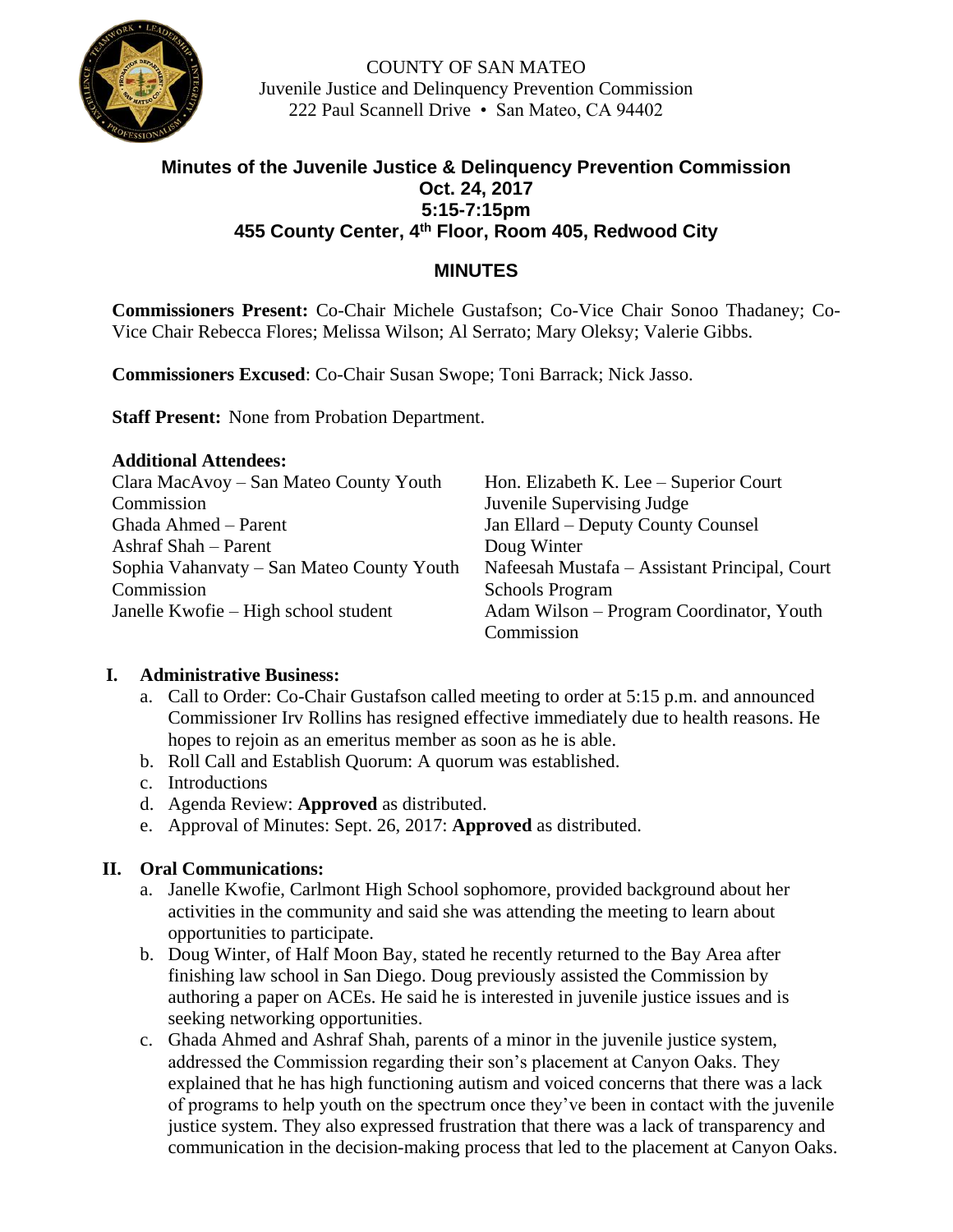The parents also provided material for the Commission's consideration regarding overrepresentation of youth with disabilities in the juvenile justice system and providing support for minors with disabilities and their families. To avoid conflict of interest, Judge Lee left the room while the parents addressed the Commission.

#### **III. Court Remarks (**Judge Lee)

- a. Judge Lee remains interested in creating a public library of resources and will continue with the work. The Commission has formed a working group to identify those resources that might be most helpful for youth and family in the juvenile justice system.
- **IV. Probation** (Gustafson presented information provided by Deputy Chief Roy Brasil) Juvenile Hall Population: 60 (52 males & 8 females). Camp Kemp: 9 females Girls Empowerment Program: 8 Camp Glenwood: 11 males

Co-Chair Gustafson said the Commission still hopes to invite a placement unit supervisor to speak at a future meeting and asked the Commission for specific areas or issues on which to receive information.

Commissioner Melissa Wilson stated she'd like to know: 1) the current status on group homes; 2) how the receiving home fits into the placement process; 3) how foster parents or group home facilities interact with Probation; and 4) to what extent family services are being offered to foster youth and their families.

Many of Commissioner Wilson's questions tied in with the implementation of the state's Continuum of Care Reform. Judge Lee discussed some aspects of the Continuum of Care Reform. She stated that group homes are being phased out and/or converted to licensed, Short-Term Residential Treatment Programs (STRTPs). The STRTPs will provide a range of therapeutic, medical and educational services within a period normally limited to 90 days, after which point youths could "step down" into therapeutic foster homes or go back to their relatives or their own families, if possible. Judge Lee added probation departments have been given an extension to 2019 to figure how to deal with delinquent youth in the foster care system. One alternative may be longer placements in the juvenile hall or camps if kids have no other options, which the Commission agreed was not an acceptable alternative.

Commissioner Al Serrato asked if out-of-state placements will end under the Continuum of Care Reform. Judge Lee said she wasn't sure how the Continuum of Care Reform would affect out-of-state placements, but added there also is a federal law that limits the ability of the courts to place kids in long-term care. She said there could be a certain segment of juveniles who go from the Hall to the Camps to DJJ because eliminating group homes strips the courts of an option to place kids in a less-restrictive setting. She added it is too soon to know how things will play out. Judge Lee also discussed other aspects of the new law, including child and family teaming to deliver child welfare services with input from the child, family members, professionals and other stakeholders.

Commissioner Serrato asked if there is a shortage of foster care homes in the state. Judge Lee said there is a shortage in San Mateo County, adding juvenile may have to go as far away as Bakersfield or Modesto to be placed into foster homes, which could complicate family reunification efforts.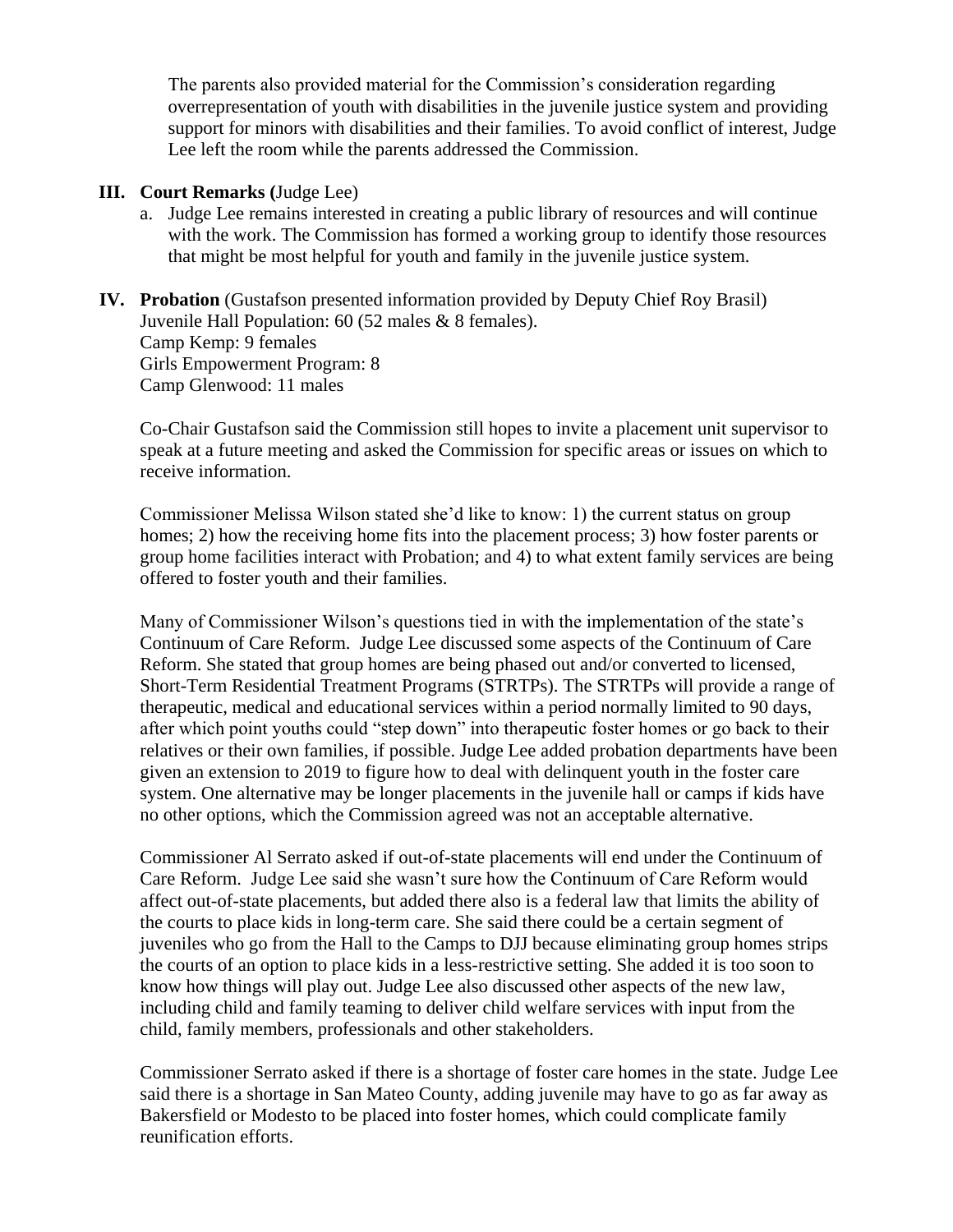Commissioner Serrato asked why there aren't more foster homes in San Mateo County. Judge Lee cited the Bay Area economy as a significant factor. For example, she said a family with a three bedroom, two bathroom house could easily rent out a spare bedroom for two or three times the amount they would get from the county for housing a foster child. Also, it is possible there are fewer spaces for foster children in the Bay Area than years past because more families are allowing adult children to move in due to the high cost of living.

Co-Chair Gustafson said she'd like to know how Probation will track the progress of delinquent youth in the foster system under the state's Continuum of Care Reform mandates.

San Mateo County Youth Commission member Clara MacAvoy said she'd like the Commission to receive more information about how out-of-state placements work and their effect on youth and families.

Judge Lee and County Counsel Jan Ellard offered to help identify officials from Probation and HSA to invite to a future JJDPC meeting to address these and other questions regarding wards and dependents in the foster care system.

### **V. Liaison/Study Group Reports (6:35-6:55)**

- a. M:/Gustafson to approve the Camp Kemp Inspection Report with the following changes: On Page 5, change pronoun for juvenile who identifies as a male; on Page 6, change "filed trips" to "field trips." **Approved unanimously** (Commissioner Serrato left the meeting early and was absent for this vote).
- b. Court and Probation Liaison (Wilson) No report for Court Liaison. The Commission discussed difficulties scheduling Probation Liaison meetings. Commissioner Wilson had been provided with three Probation Liaison contacts, but none consistently responds regarding meetings. The Commission needs to identify an appropriate liaison or at least have a discussion with Probation to determine the need for ongoing Liaison meetings.
- c. Youth Commission Update (MacAvoy) The San Mateo County Youth Commission will hear a presentation from BHRS on Thursday on local marijuana legislation in light of the legalization of recreational marijuana in California.

### **VI. San Mateo County Office of Education** (Mustafa)

Nafeesah Mustafa of the Court Schools Program reported that the program's new three-day orientation class for newly admitted juveniles is going well. She also informed the group that Project Change just wrapped up its latest college readiness course with a party for students.

#### **VII. Participation in JJC/JJDPC Workshop in Sebastapol** (Gustafson)

Co-Chair Gustafson sought input on the Commission's top successes, issues and needs. She said she would use the information in her presentation at the JJC/JJDPC Workshop in Sebastapol on Nov. 4.

Top successes were identified as expanding Project Change and adding breadth and depth to the Commission. Top issues were identified as 1) fulfilling the Commission's delinquency prevention role and 2) determining how to influence discussion regarding placing delinquency and dependency youth under the Continuum of Care Reform and understanding